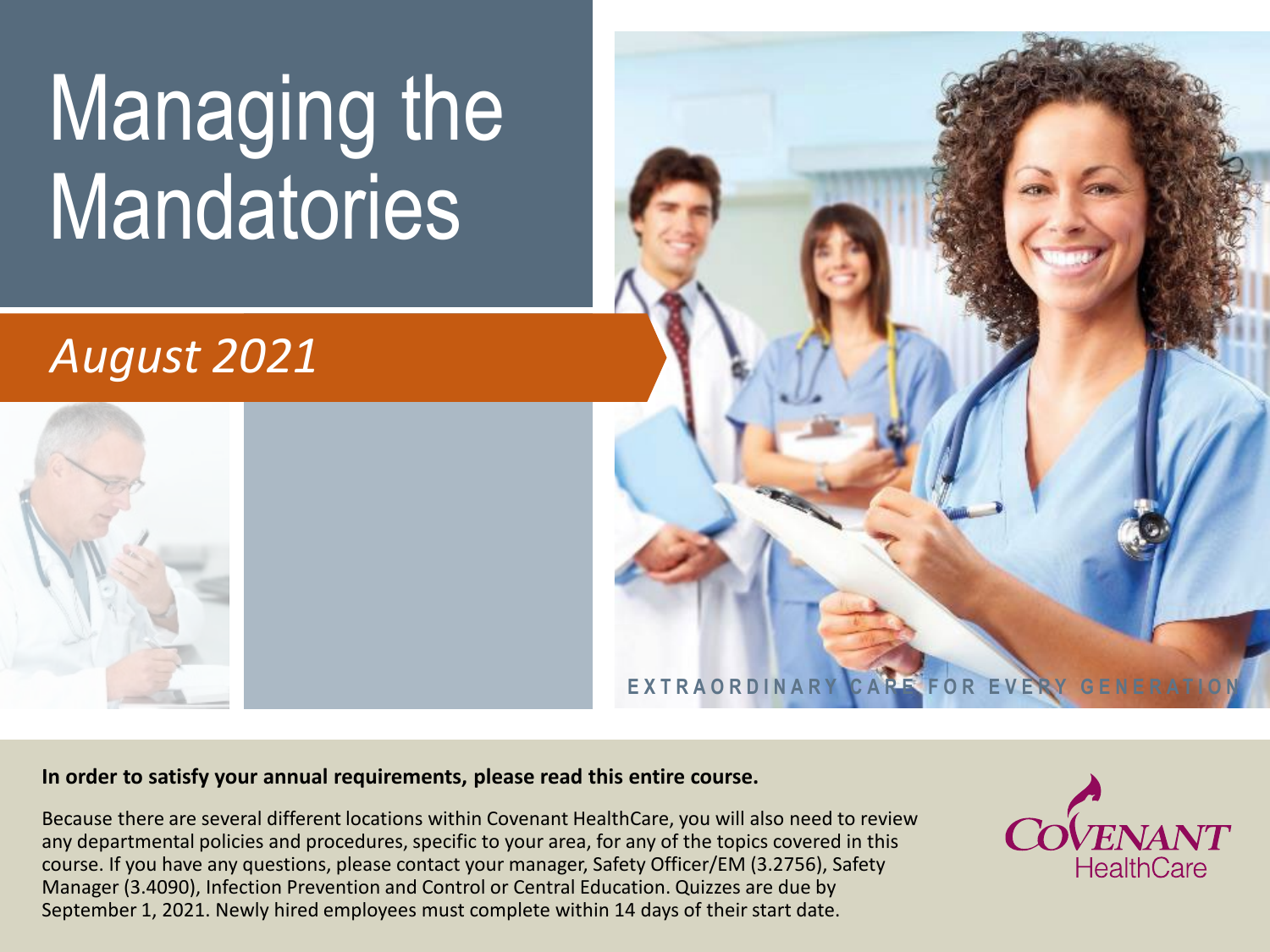### **PATIENT** *RIGHTS*

As a natural outgrowth of our basic values and mission statement, Covenant HealthCare aspires to treat our patients with fairness and concern, strives to recognize their needs and wishes, and to exceed their expectations.

*We recognize that patients have the right* **to receive safe, respectful and dignified care without discrimination due to age, sex, race, color, religion, sexual orientation, income, education, national origin, ancestry, marital status, culture, language, disability, gender identity or ability to pay.** If a patient is unable to exercise their rights, they are entitled to have an appropriately identified surrogate decision-maker exercise their patient rights without coercion, discrimination or retaliation.

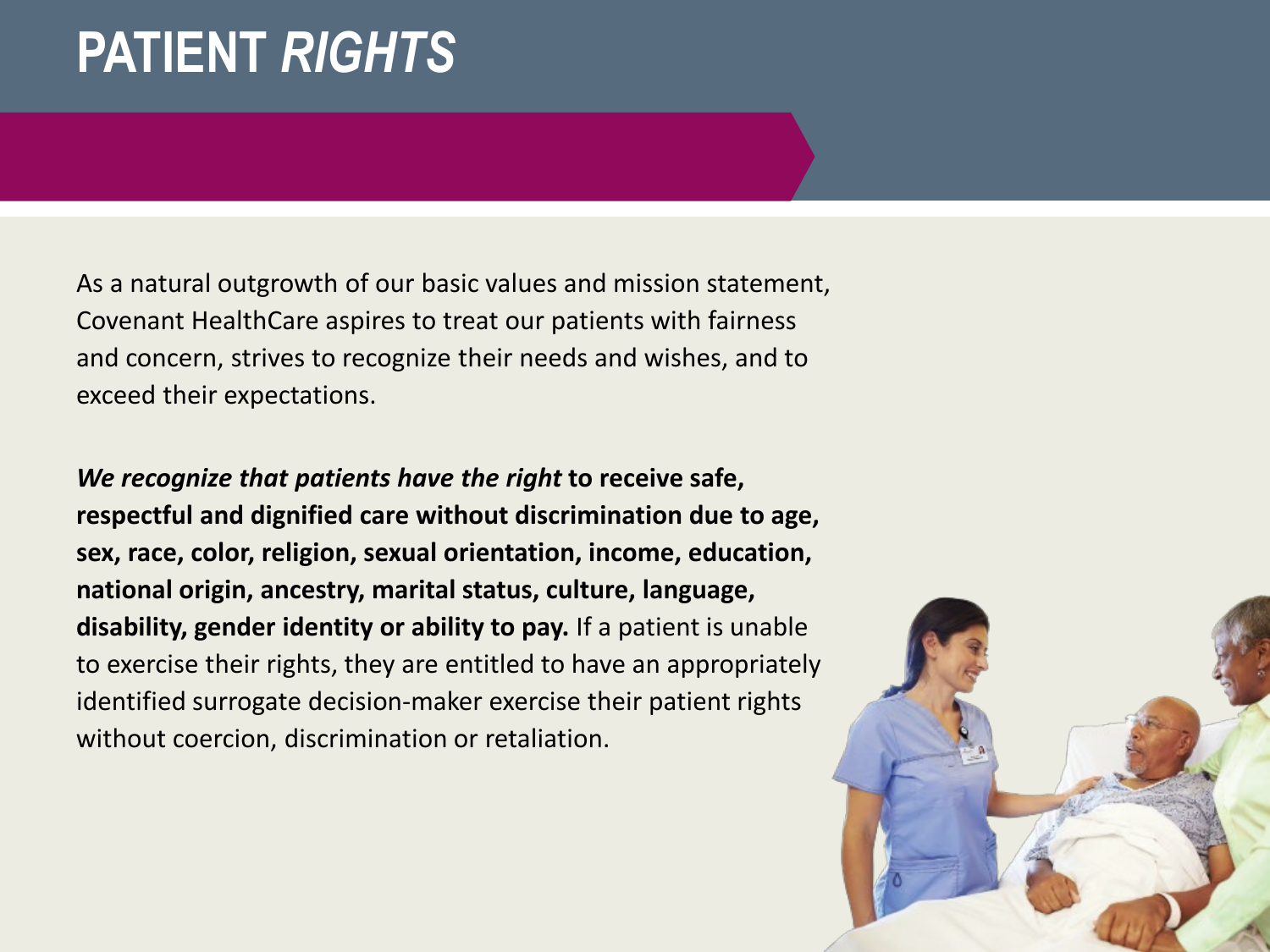### **PATIENT** *RIGHTS*

#### WE BELIEVE THAT ALL PATIENTS AND/OR THEIR REPRESENTATIVES HAVE A RIGHT TO:

- 1. Participate in the development and implementation of their plan of care.
- 2. Make informed decisions regarding their care. This includes being informed of their health status, being involved in planning and treatment, and being able to request or refuse treatment. This right must not be construed as a mechanism to demand the provision of treatment or services deemed medically unnecessary or inappropriate.
- 3. Formulate Advance Directives and to have the hospital staff and practitioners who pro- vide care in the hospital comply with these directives.
- 4. Have a family member or representative of their choice and their own physician notified promptly of their admission to the hospital.
- 5. Every consideration of personal privacy.
- 6. Receive care in a safe setting.
- 7. Be free from all forms of abuse or harassment.
- 8. Expect that all communications and their clinical records be treated as confidential.
- 9. Access information contained in their clinical records within a reasonable time frame. The hospital must not frustrate the legitimate efforts of individuals to gain access to their own medical records and must actively seek to meet these requests as quickly as its record keeping system permits.
- 10. Be free from restraints of any form that are not medically necessary or used as a means of coercion, discipline, convenience or retaliation by staff.
- 11. Be fully informed of and consent or refuse to participate in any unusual, experimental or research project without compromising their access to services.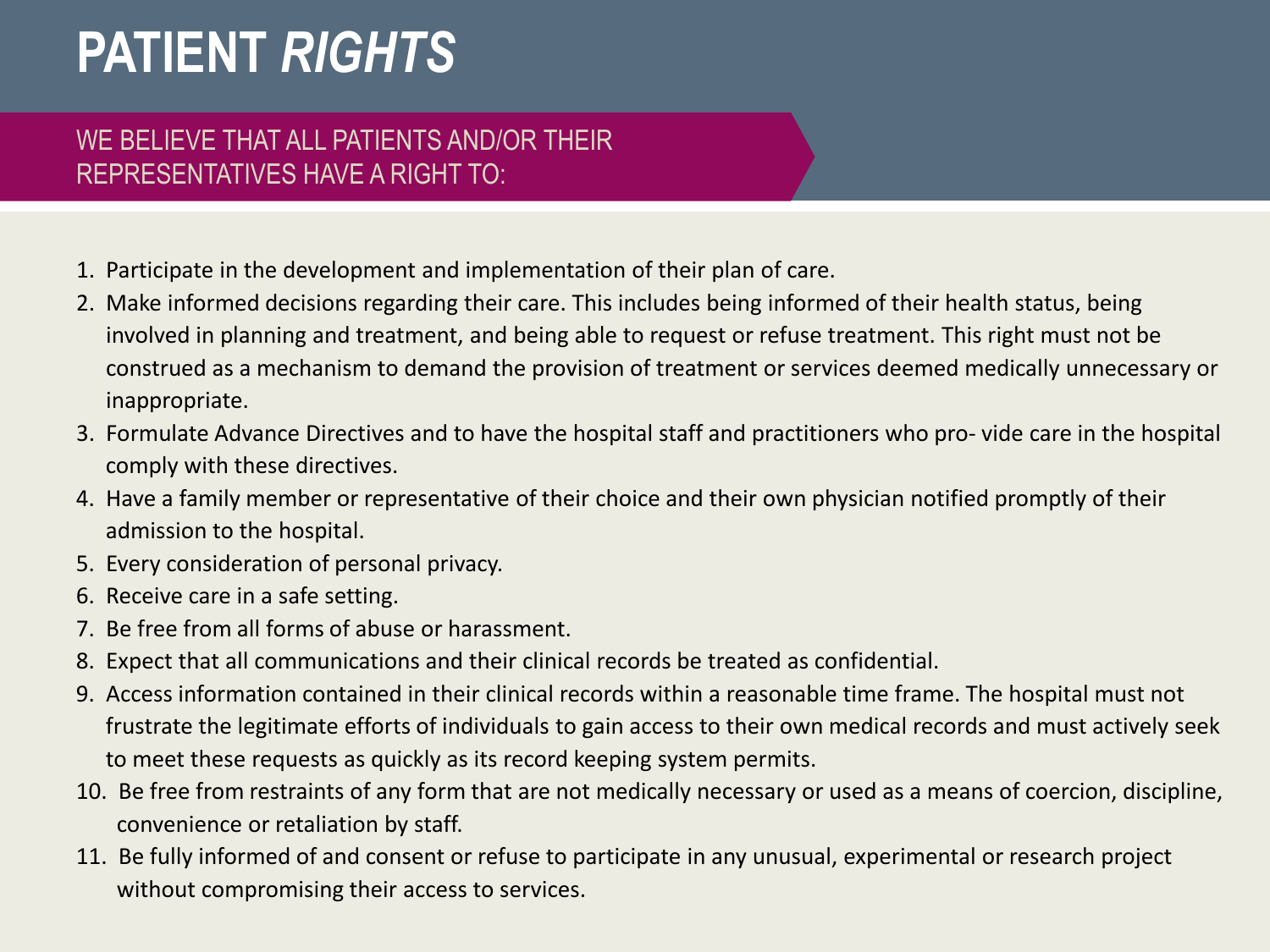### **PATIENT** *RIGHTS, CONT.*

#### WE BELIEVE THAT ALL PATIENTS AND/OR THEIR REPRESENTATIVES HAVE A RIGHT TO:

- 12. Know the professional status of any person providing their care/services.
- 13. Know the reasons for any proposed change in the professional staff responsible for their care.
- 14. Know the reasons for their transfer either within or outside the hospital.
- 15. Know the relationship(s) of the hospital to other persons or organizations participating in the provision of their care.
- 16. Have access to the cost, itemized when possible, of services rendered within a reasonable period of time.
- 17. Be informed of the source of the hospital's reimbursement for their services, and of any limitations which may be placed upon their care.
- 18. Be informed of the right to have pain treated as effectively as possible.
- 19. Consent to receive visitors, whom they designate, including but not limited to a spouse, a domestic partner (including a same sex domestic partner), another family member or a friend. The patient also has the right to withdraw or deny such consent at any time. Visitation may not be restricted on the basis of race, color, national origin, religion, sex, gender identity, sexual orientation or disability.
- 20. Know any clinically necessary or reasonable restrictions or limitations placed upon visitation by the hospital and the reasons for such limitations.
- 21. Designate a Primary Support Person to be available during important times in their hospital stay (i.e., health care provider visits, discussions about the plan of care and to reinforce education).
- 22. Have their family/representative receive informed consent of organ and tissue donation, when appropriate.
- 23. Be informed of and provided access to the complaint/grievance process.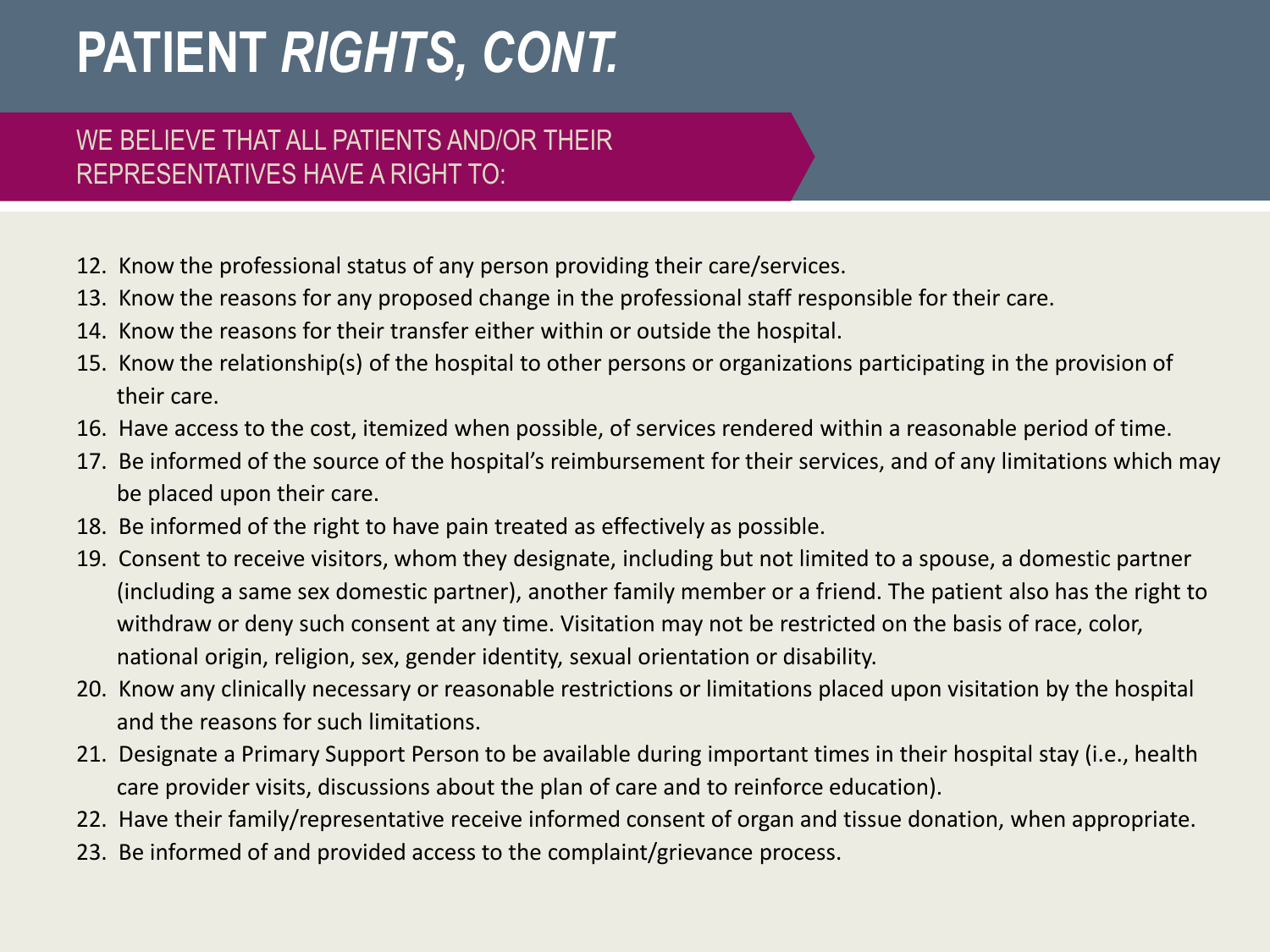### **PATIENT** *RIGHTS*

#### COMPLAINT/GRIEVANCE HANDLING

If at any time you feel you are not being treated in a fair and caring manner, share your concerns with any Covenant HealthCare employee or your care provider.

You may also notify the Patient Advocate at 989.583.4317 about your complaint. The Patient Advocate can be contacted Monday-Friday during regular business hours. On evenings, weekends and holidays, please contact the Covenant operator at 989.583.0000 who will contact the Shift Administrator to assist you.

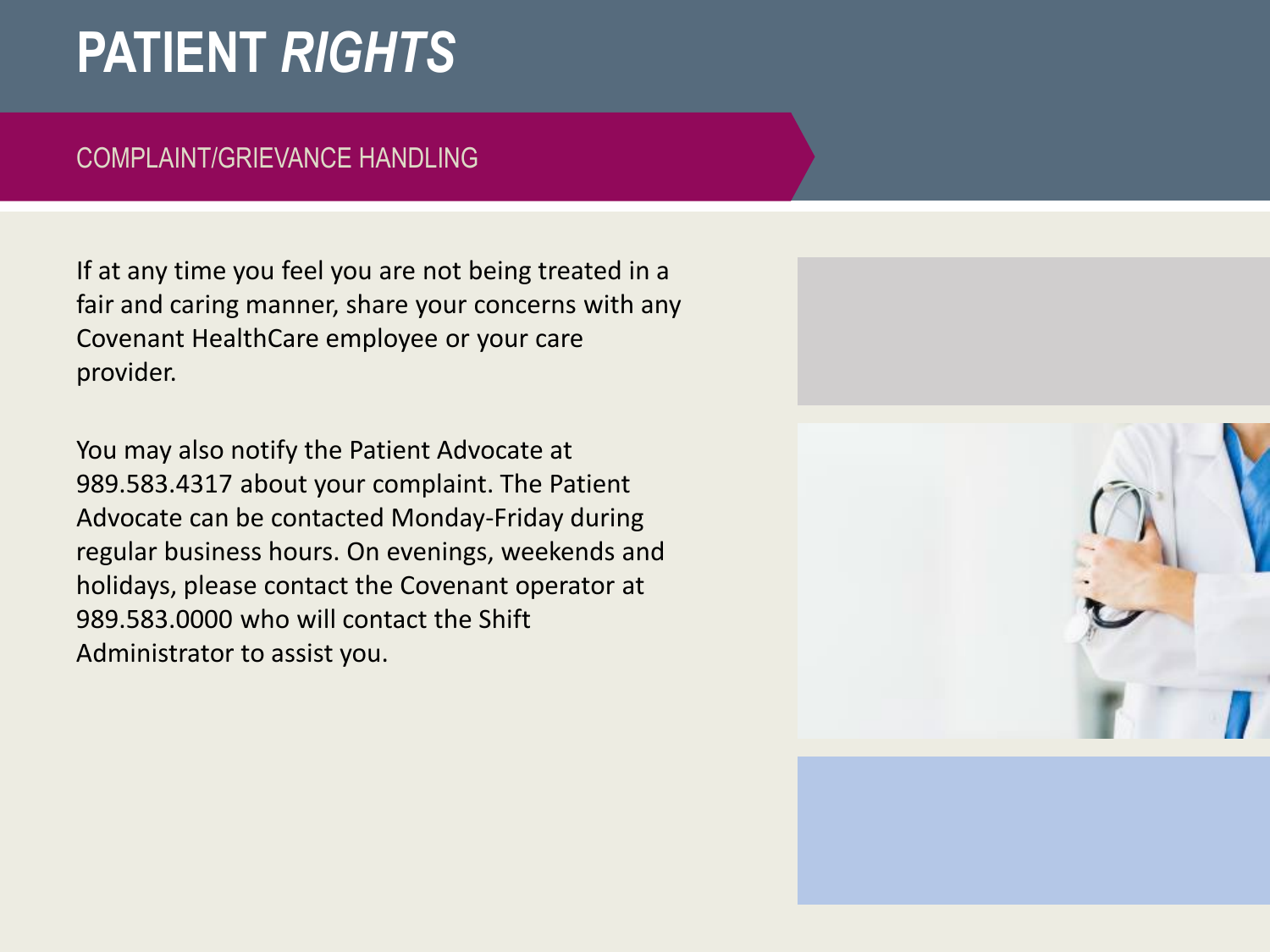### IT'S EVERYONE'S CONCERN

#### The Health Insurance Portability & Accountability

Act of 1996 (HIPAA) is a federal law that establishes a set of national standards for the protection of certain health information. The law defines how a patient's protected health information (PHI) can be accessed, used and disclosed. PHI is any information that could be used to identify a patient including demographics and can be verbal, written or in electronic form. This information can be related to any past, present, or future physical or mental health condition and includes, but is not limited to: name, address, date of birth, age, social security number, phone number, driver's license number, e-mail address, medical record number, diagnosis, medical history, medications, and insurance information.

#### **Two key components of HIPAA are the Privacy and Security Regulations:**

- 1. The Privacy Regulations address what information is protected.
- 2. The Security Regulations address how that information should be protected. You cannot have privacy of patient information without security measures being implemented and enforced.

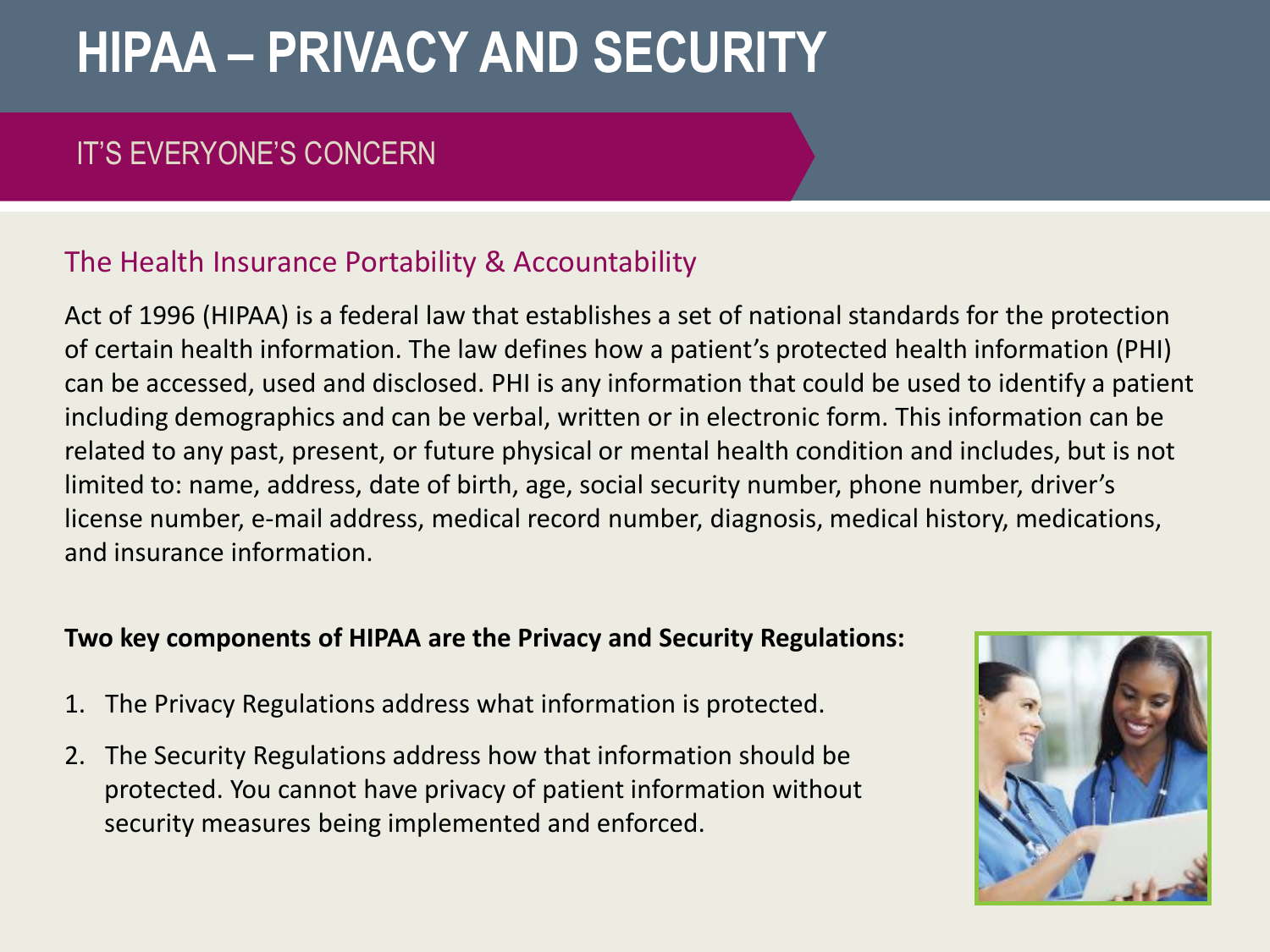### IT'S EVERYONE'S CONCERN

### Privacy Rule

HIPAA imposes a duty on every healthcare worker to maintain privacy of the patient's PHI. The major goal of the Privacy Rule is to assure that PHI is protected while providing high quality health care. Therefore, anything that is heard or seen during the course of your employment at Covenant HealthCare involving our patients and any patient contact is considered PHI. The law requires that all communications with or about patients involving PHI be private and limited to those who need to know the information in order to provide treatment, obtain payment, or support health care operations. This means that you should not use or share a patient's PHI with anyone if it is not needed as a part of your job. If you do need to access, use or disclose PHI for your job, you should access, use or disclose only the minimum necessary PHI to accomplish your job.

#### *The Privacy rule establishes the following patient rights:*

- Patients must receive a Notice of Privacy Practices from providers
- Patients may request restrictions on disclosures to others of PHI
- Patients may request alternative means of communication PHI
- Patients may inspect and copy their own PHI
- Patients may request amendments to PHI
- Patients must be given an accounting of disclosures of PHI if requested
- Patients must be able to complain about privacy violations



*Covenant HealthCare's HIPAA Privacy Policies can be found on the Covenant Intranet – in the Administrative Manual, Section 13.*

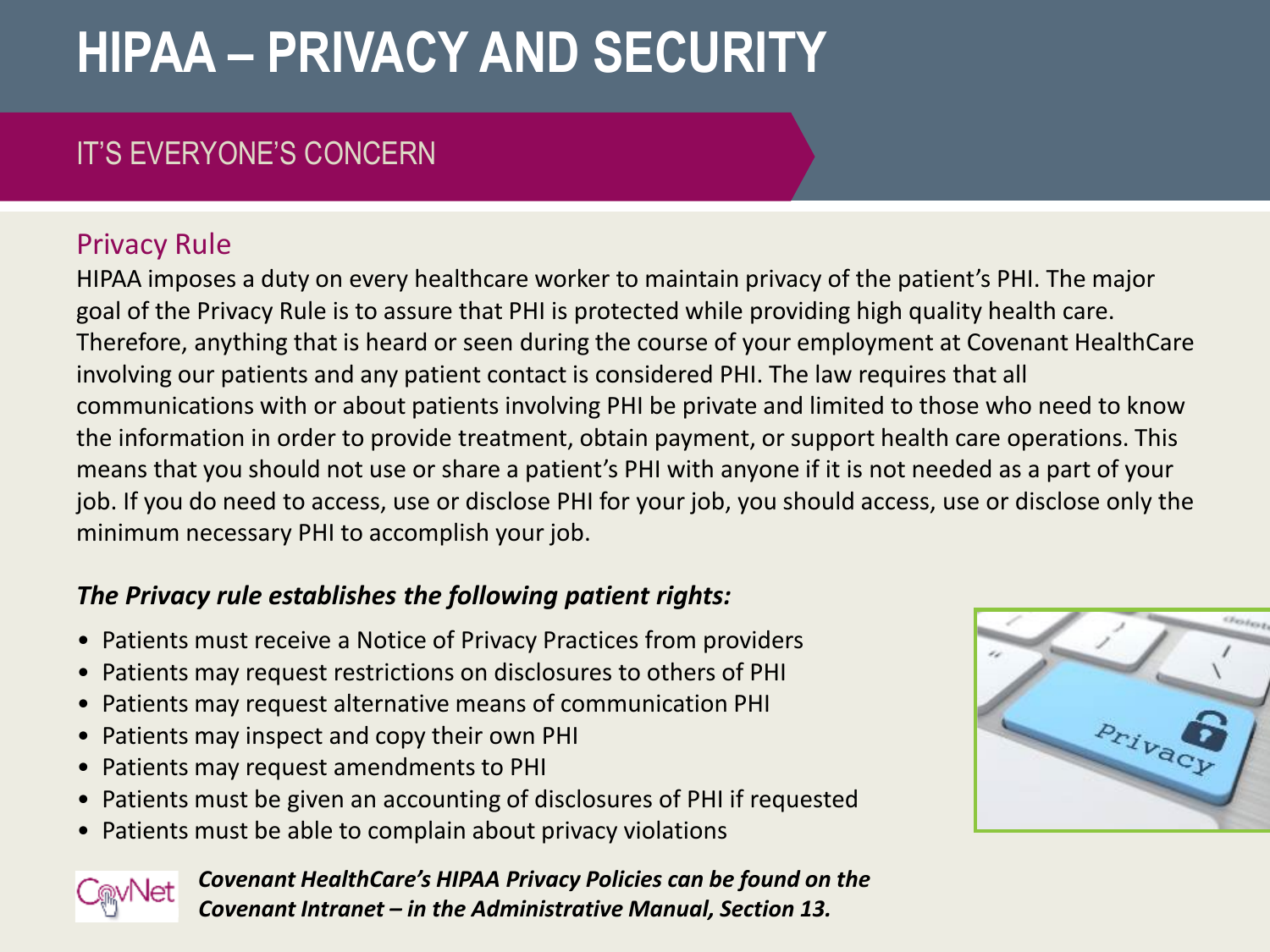### IT'S EVERYONE'S CONCERN

#### Security Regulations

The **HIPAA Security rule** establishes a national set of security standards for protecting health information that is held or transferred in electronic form. A major goal of the Security regulations is to protect the privacy of PHI while allowing health care entities to adopt new technologies to improve the quality and efficiency of patient care. The Security regulations define the safeguards necessary to secure an individual's electronic protected health information (ePHI). This includes, but is not limited to, any PHI that is stored in a patient database, patient records stored on a computer or patient billing information stored on a computer. The law mandates that health care entities control who has access to electronic PHI and how it is used. The amount of access to ePHI that a Covenant HealthCare employee has is based upon the job duties required of their position. Employees should not access confidential patient information even if they have the ability to do so, unless it is required to perform the duties of their job. Employees should also take note that posting PHI on social networking sites, e-mail, or text messages is a violation of the law.

#### *Covenant HealthCare's HIPAA Security Policies can be found on the Covenant Intranet – in the Administrative Manual, Section 14.*

**Human Resources** also has two polices related to HIPAA. HR Policy #901: Confidentiality and Security and HR Policy #512: EMR Usage.

Policy 901 has been referred to as Covenant's "Vegas Rule", (i.e. what happens at Covenant stays at Covenant). Any information about a patient that you encounter while at work is considered confidential and should not be shared with anyone even if names are not mentioned. This is including but not limited to posting information on social networking sites, such as Facebook, MySpace, and Twitter. Sending e-mail, sending text messages, and having personal conversations about situations is also prohibited.

Policy 512 states that access to the EMR is based on an employee's job role and the department in which they work. Moreover, it states that employees are prohibited from accessing their own patient information or that of any family member or friend via the EMR unless it is within the scope of their job duties. Employees may access their patient information at the Health Information Management department located at 900 Cooper Ave. or via the My Chart application.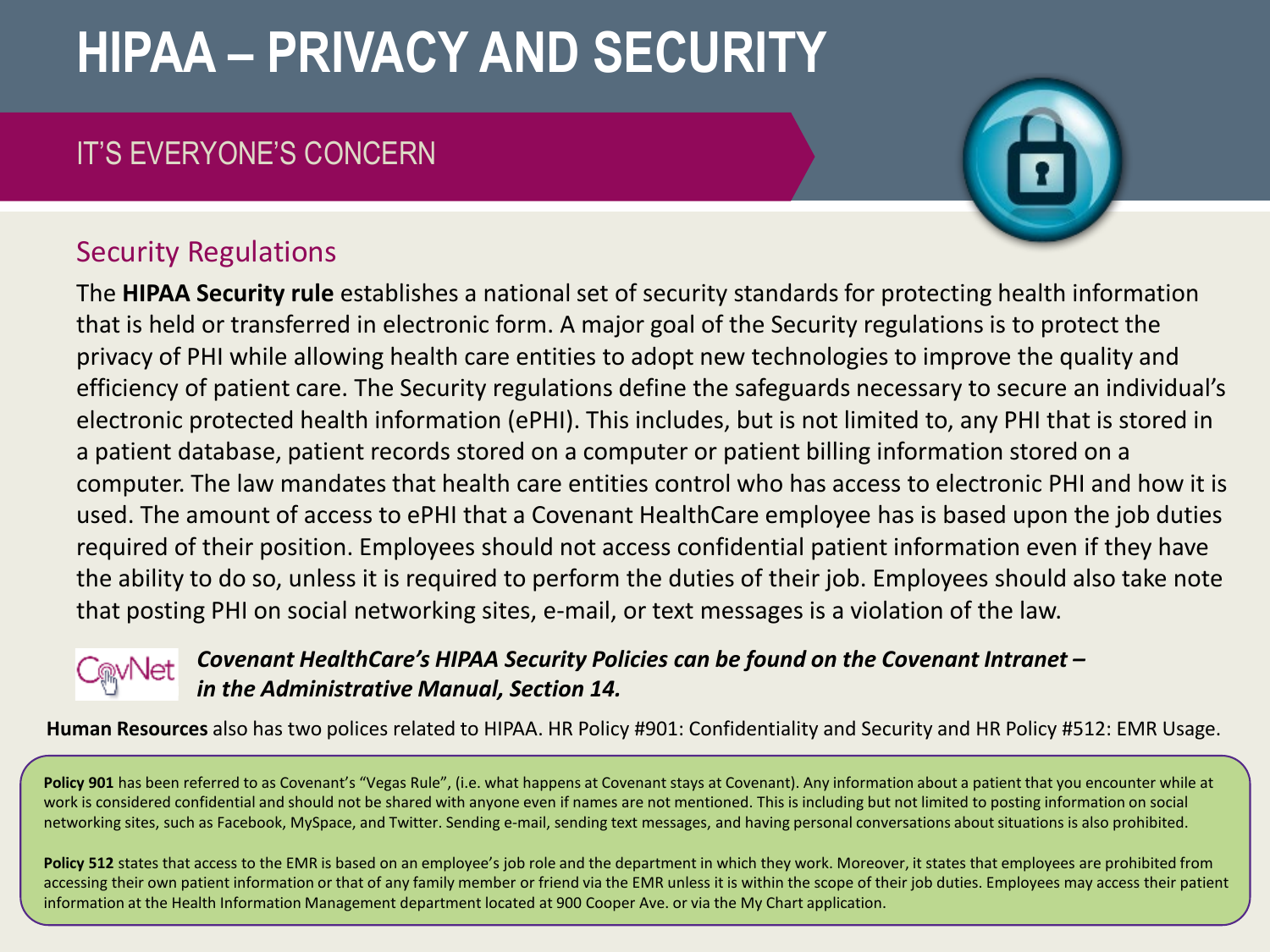### IT'S EVERYONE'S CONCERN

#### Privacy and Security Principles

- Every employee of Covenant HealthCare has a responsibility to protect, secure, and keep PHI confidential.
- PHI may be accessed, used or disclosed for treatment, payment and healthcare operations. For most other uses, an authorization to use and disclose PHI must be obtained.
- Use and disclosure of PHI must be limited to the minimum necessary amount to accomplish the intended purpose.
- Access, use and disclose PHI only if there is a legitimate need for you to know.
- Procedures and technical safeguards are in place to protect the integrity, confidentiality and availability of PHI.
- Access to all ePHI is controlled through unique user ID's and passwords and automatic tracking of all access to ePHI is performed as well as periodic audits.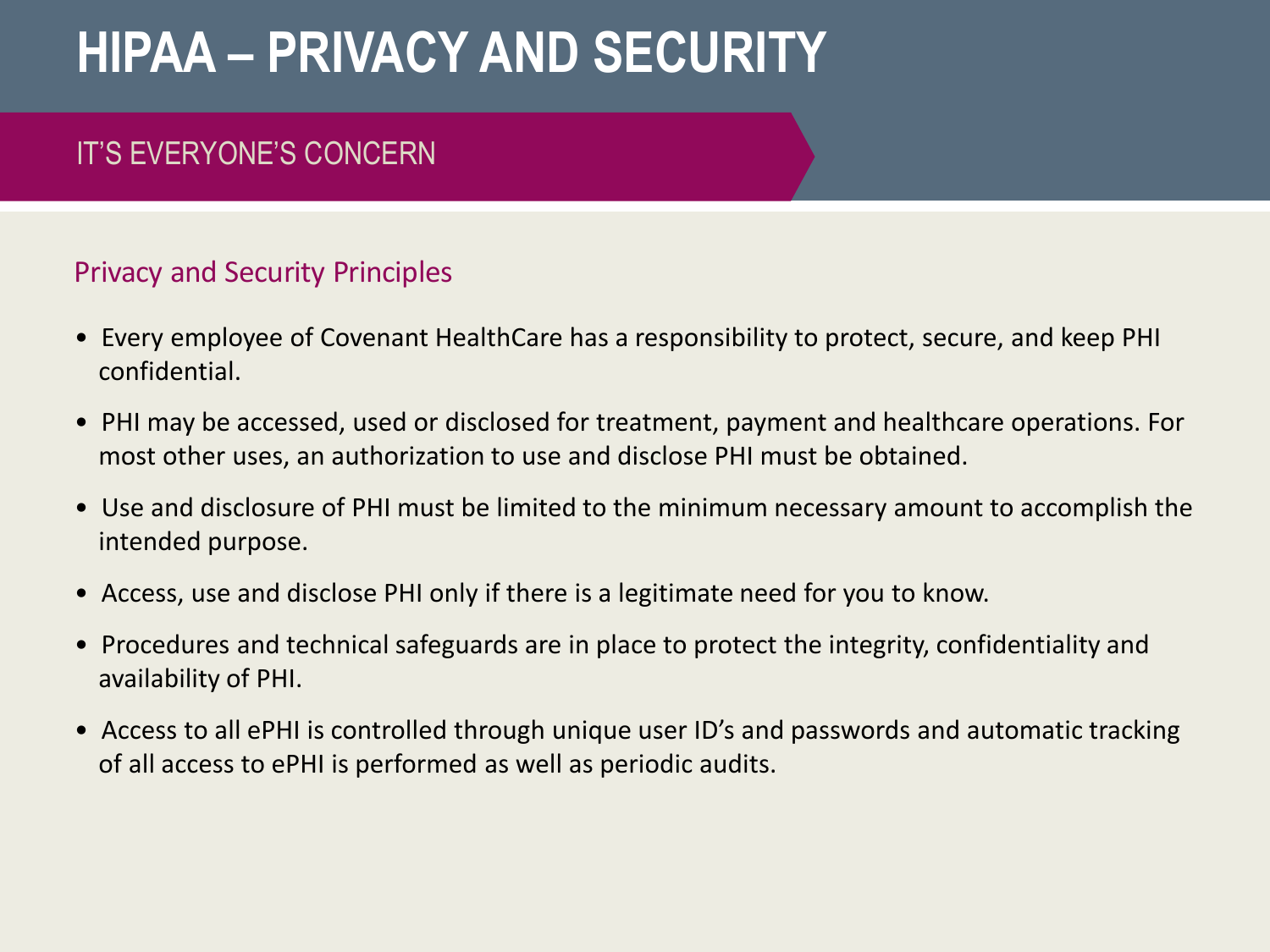### IT'S EVERYONE'S CONCERN

### DO NOT…

- Share your log in ID or password with anyone.
- Log in to any system for someone else.
- Leave your computer logged on and unattended.
- Remove PHI from Covenant premises (electronic or paper form).
- Store any PHI on a "mobile" device; laptop, flash drive, CD, cell phone, etc.
- Store PHI on a shared network drive.
- Access your own patient information or that of any family member unless it is within the scope of your job.
- Snoop or sneak a peak into a medical record for a friend, family member or fellow co-worker.
- Post patient information on Facebook or other social media sites.
- Gossip.
- Discuss anyone's business in public or private except your own.
- Send mental health information or substance abuse information via e-mail.
- Do not text PHI unless you use a secure application (ex. Vocera).
- Open e-mail or e-mail attachments from senders you do not know.

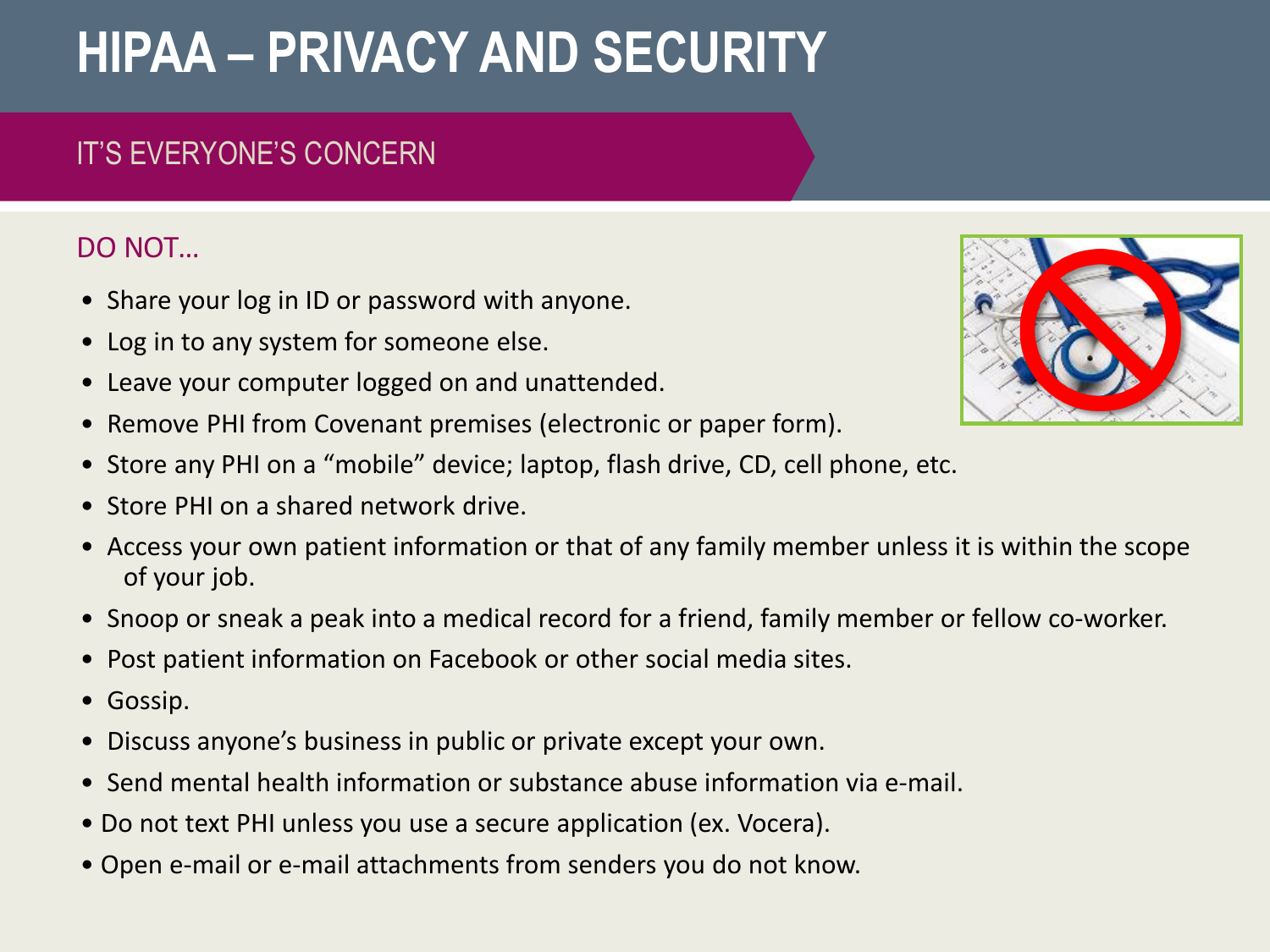### IT'S EVERYONE'S CONCERN

### DO…

- Keep your password secure.
- Keep computer screens pointed away from the public.
- Use encryption when sending PHI via e-mail outside of Covenant using [send secure]. *This step is not necessary when sending PHI to a Covenant (chs-mi.com) email.*
- Use care when faxing PHI.
- Speak quietly or choose a private location when talking about a patient.
- Lock cabinets or rooms containing PHI.
- Take proper measures to dispose of wastes labeled with PHI (i.e. shredding).
- Remember that phone lines are not always secure so be careful about giving any information out over the phone as you may not be able to verify the caller's identification.
- Request PIN numbers before giving information over the phone.
- Knock on a door and ask permission to enter before entering a room.
- Ensure that laptops are encrypted.
- Password protect all mobile devices.
- Set auto lock feature on mobile device.

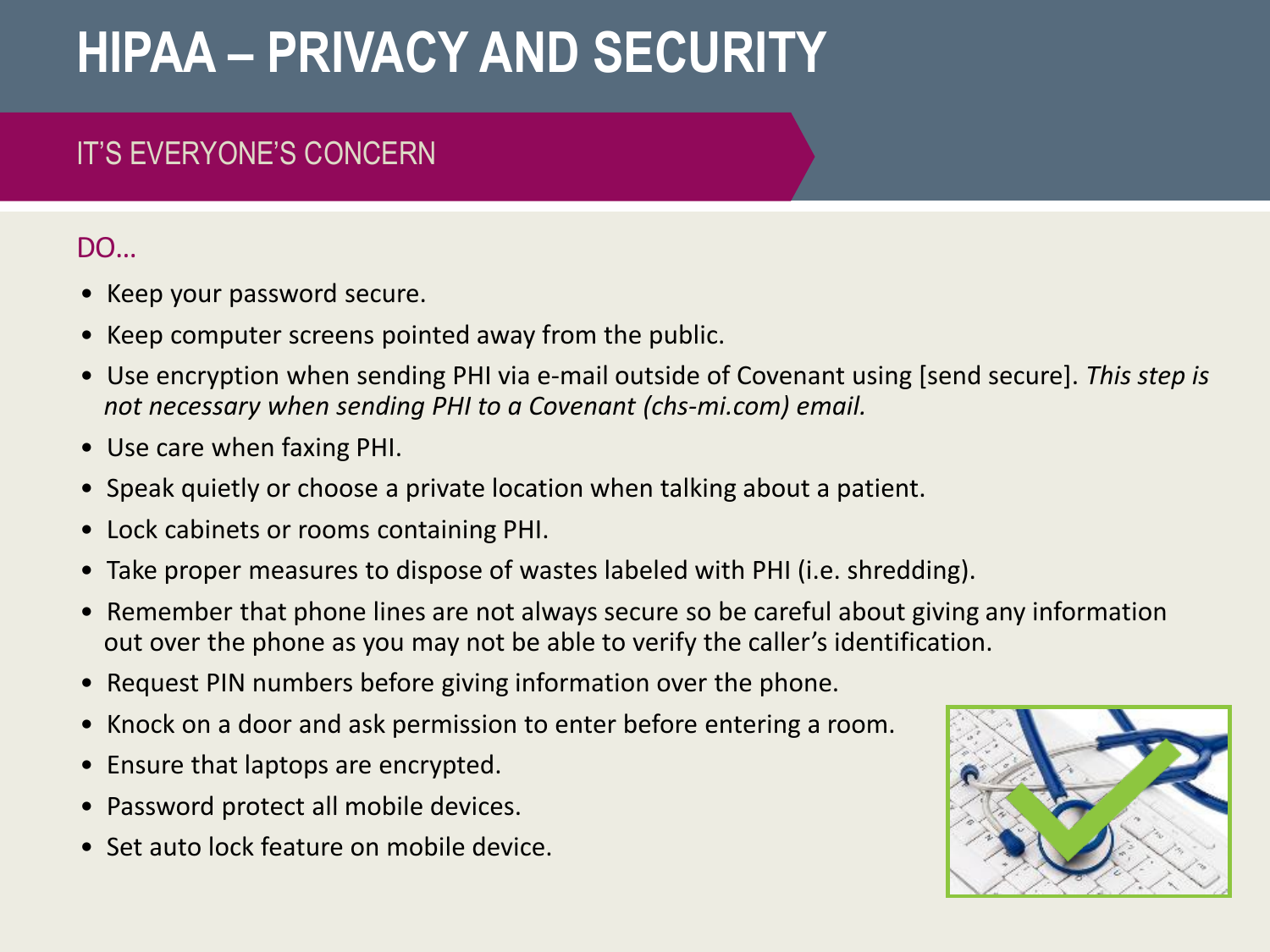### IT'S EVERYONE'S CONCERN

#### Protecting our systems – BEWARE!

Covenant HealthCare uses scanning software to block spam email. Unfortunately, people are clever and figure out ways around it. How? For example, we block by certain key words like profanity. This only works if they spell the profane words with real letters. Sometimes words are spelled incorrectly such as PR0FAN1TY. Other people try to make it look like a legitimate email. Pay attention to who the email is from. When an email arrives, you see the display name, but by clicking show details you can see the email address. **ALL email sent from Covenant will end with name@chs-mi.com or name/Covenant.**

- When using a single sign on workstation on the floors, please tap in and tap out. If you do not have your badge, please click on the disconnect button when leaving your desktop unattended.
- If you are a regular office user, please use CTRL+ALT+DEL to lock your desktop. Even if your office is locked, please secure your workstation.
- You are required to change your password every 360 days to protect the network. There are ways for hackers to get your password without your knowledge. By forcing passwords to change every 360 days, we mitigate our exposure.

**DO NOT give your password to anyone.** If someone calls or approaches you, stating that they are from Information Technology and need your password to fix a computer problem do not give them your password; immediately report the incident to the IT help desk at 583.6014. If you are experiencing a computer problem an employee from Information Technology will never ask you for your password.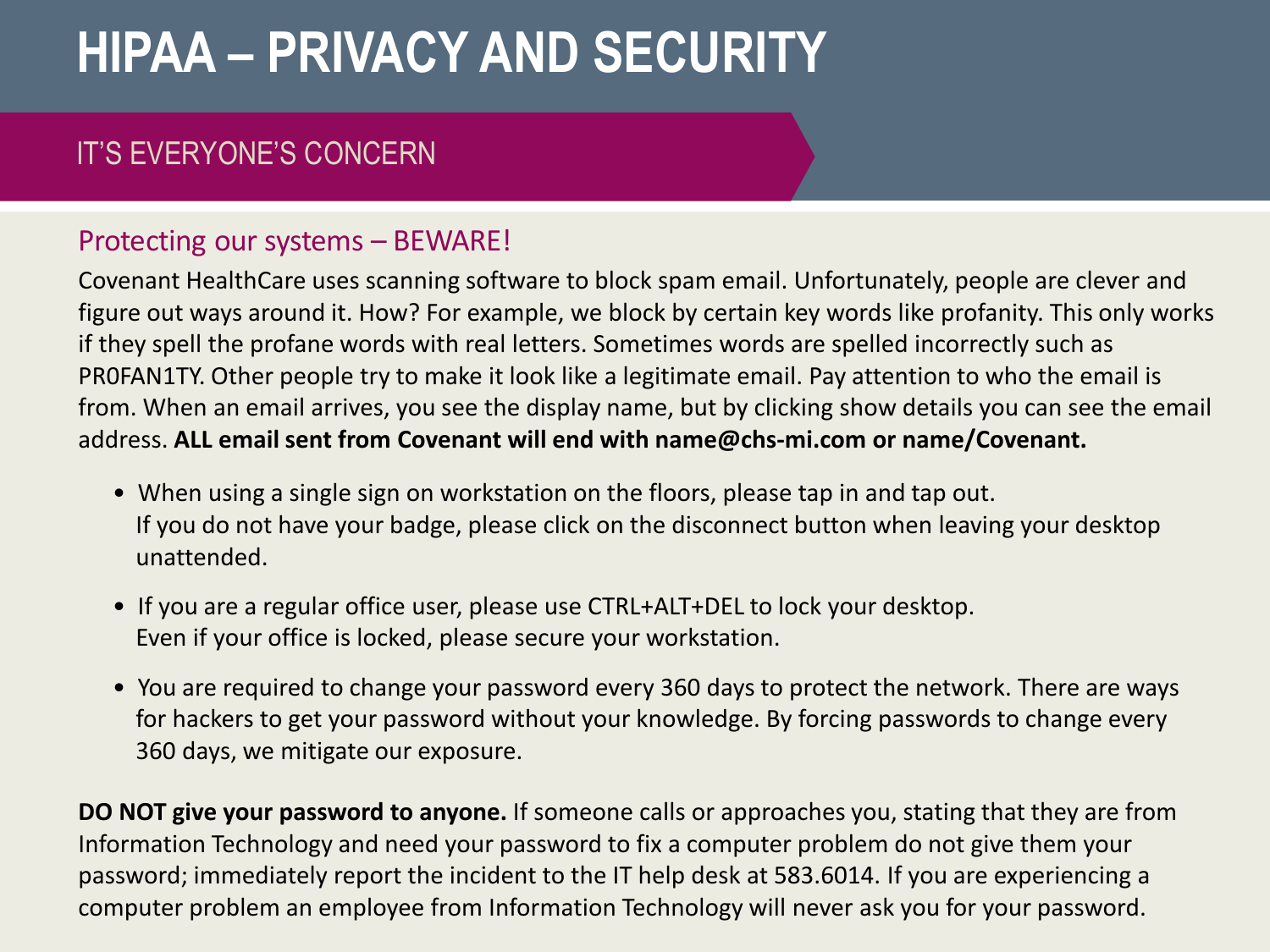### IT'S EVERYONE'S CONCERN

#### Violations

- Covenant HealthCare is committed to protecting patient privacy, regardless of whether the PHI is in verbal, paper or electronic form. It is a violation of HIPAA, and in many cases state law, to release PHI without proper authority or failing to adequately protect it from unauthorized access. Such violations can result in civil fines and criminal penalties of up to \$250,000 per incident and 10 years in prison.
- Each and every employee has a responsibility to report any intentional, accidental or suspected violation of HIPAA. Violations can be reported to your manager, the Corporate Compliance Hotline (1-888-421-5776), the Privacy Officer (583-4142), the Security Official (583-0224), or to Human Resources (583-4080).
- After a report of a suspected HIPAA violation is received, a thorough investigation is completed. As previously mentioned, any confirmed reports of violations will be addressed appropriately. This includes notification to the individual whose PHI has been breached. Employees who violated patient confidentiality will be disciplined up to and including termination.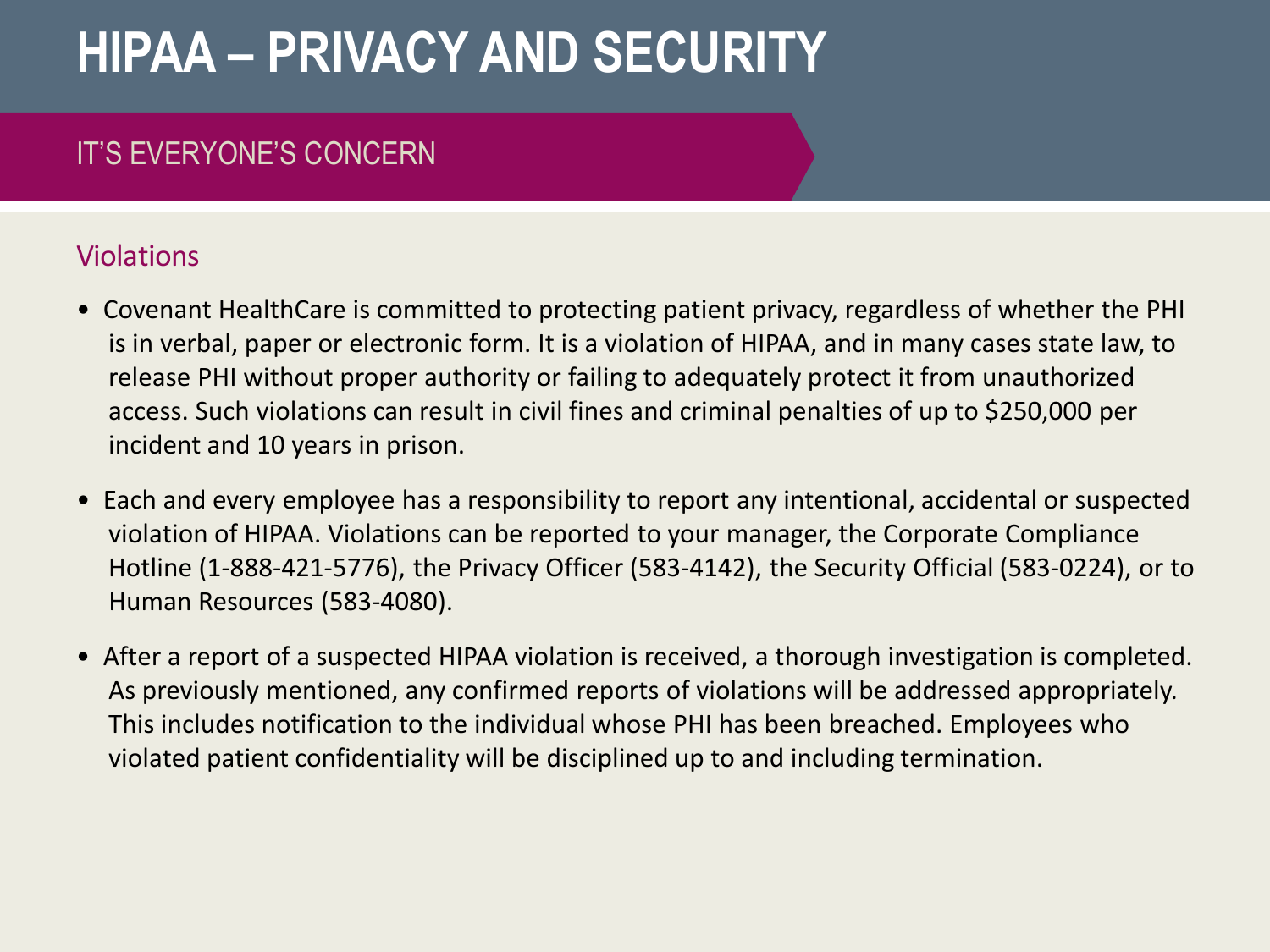### IT'S EVERYONE'S CONCERN

#### Visitation Policy Review

Visits from family and friends play an important role in a patient's healing and recovery process. RNs will need to assess the patients will to designate a Primary support in the EMR upon admission. *(This does not replace the Durable Power of Attorney-Healthcare.)*

#### **Visiting Hours:**

- General hours are from 10am-8pm
- A maximum of 2 visitors at a time is recommended
- For safety/rest of our patients, our facilities are secured from 8pm-6am
	- After hours visiting-Visitors must check in at front desk
	- Security will contact the unit for visitation permission
	- Staff must gain permission from the patient to allow after hours visitation
	- Please consider the rest/needs of all patients at all times eg. Semi-private rooms

#### **Clinically Necessary Restrictions:**

• May be indicated for rest, privacy, clinical acuity, infection risks, noise level, etc. Nurse and provider discretion of these indicators are imperative. Patient Advocacy must occur for all patients/families.

#### **Patient Family Education:**

- Please review the *"Covenant HealthCare Patient & Visitor Guide: Patient Rights, Responsibilities & Visitor Information"* brochure with every patient upon admission.
- At points of concern, during the stay, please feel empowered to reinforce the rationale of why we would need to limit or address visitation at that time with the patient and family. We have a duty to educate our patients and visitors on privileges and risks of visitation.

*Administrative Policy #389 -"Visitation Policy/Patient Designation of Primary Support Person"*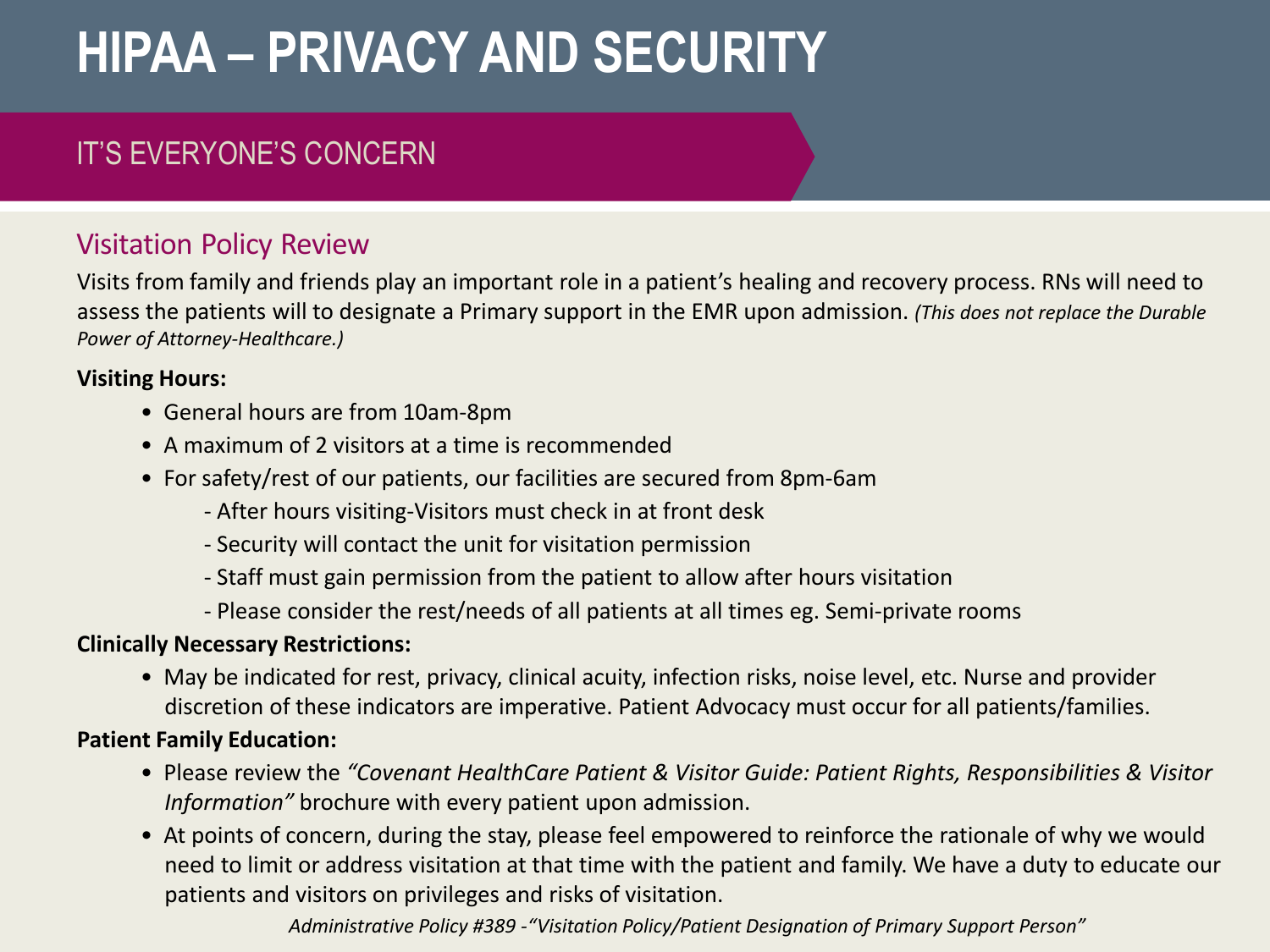### **QUALITY ASSESSMENT/PERFORMANCE IMPROVEMENT**

The **Covenant HealthCare Board of Directors** is responsible for the QAPI – Quality Assessment and Process Improvement plan within the organization. They delegate the operational responsibility to Covenant Leadership including the E-Team, Directors and Physician Leaders. Covenant's Board of Directors and Leaders identify our priorities and make sure we have adequate resources to support high quality care.

**The Patient Safety and Quality Steering Committee** oversees the quality patient safety program within the organization. They review data about key metrics, identify areas for improvement, provide direction and remove barriers. Their goal is to improve patient outcomes, reduce medical errors, and improve the safety, efficiency and value of care provided to our patients. They also provide direction to the patient safety program (High Reliability Organization or HRO). Reports from this committee go to the Board of Directors.

**The Medical Staff Quality Improvement Committee** oversees the physician quality program. Results of medical record reviews to evaluate physician care are reported through this committee. Reviews are conducted on blood usage, procedures, complications, deaths, medication use, infections, medical necessity and unexpected occurrences. Improvement reports related to physicians are also reviewed. This Committee reports to the Medical Executive Committee and to the Board of Directors.



**The Top Performance Improvement Priorities for the organization for FY22 are:**

- **Reduce readmissions and excess days in acute care after discharge**
- **Maintain an "A" for the Leapfrog Safety Grade**
- **Improve STAR Rating to 5 Stars**

**The Nursing Quality Council** has the authority, accountability and responsibility for monitoring the appropriateness and effectiveness of the care provided by nursing staff while assessing and ensuring compliance with established evidence-based standards if care and practice. The NQC collaborates with The Patient Safety and Quality Steering Committee to monitor and develop action plans regarding all quality measures and initiatives.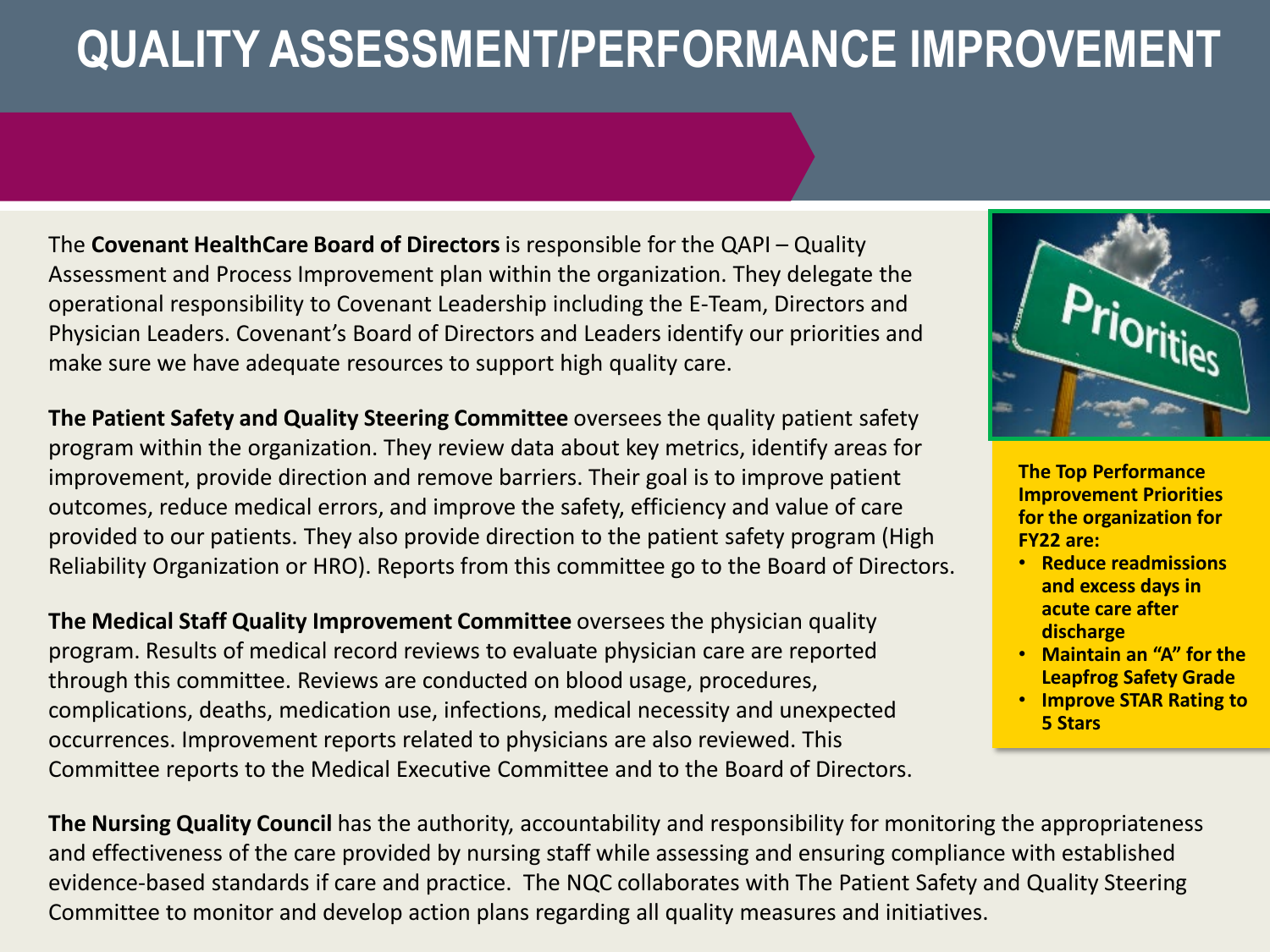### **QUALITY ASSESSMENT/PERFORMANCE IMPROVEMENT**

#### KEY COMMITTEES HELP MAKE SURE QUALITY IS ON TARGET

When an opportunity for improvement is identified, a request is made to initiate a performance improvement team to the Quality Steering Committee. The team will focus on improving clinical outcomes, patient safety or process improvement. Once the team is approved, periodic reports from the team are submitted to the approving committee.

Teams are made up of those who are close to the work and those who can make decisions. Staff input is critical. Teams may be in place for a few months, or may be in place only a short time with dedicated time to attack an issue and implement solutions in a quicker turnaround (rapid improvement events). Data and information is collected prior to an improvement and after an improvement. Data helps to prove an improvement was successful (or not). Continued collection and analysis of data makes sure improvements sticks.

**Quality patient care** is continually monitored and reported to CMS (Centers for Medicare and Medicaid Services) through our Core Measures. Inpatient core measures currently reports are:

- 1. Sepsis (providing quality care to patients with severe sepsis)
- 2. ED-throughput efficiency
- 3. Outpatient process and transitions of care
- 4. Hospital visit rate after outpatient colonoscopy

**Ultimately it is the responsibility of the care providers at every level to ensure the highest level of safety and quality as we provide patient care.**



**Other High Priority Improvement Projects for FY22 are:**

- **Surpass Hand Hygiene compliance of 95%**
- **Reduce Falls with Injury**
- **Reduce Pressure Injury**
- **Reduce PSI-90 Composite Score**
- **Reduce Sepsis rate**
- **Reduce SSE Rate**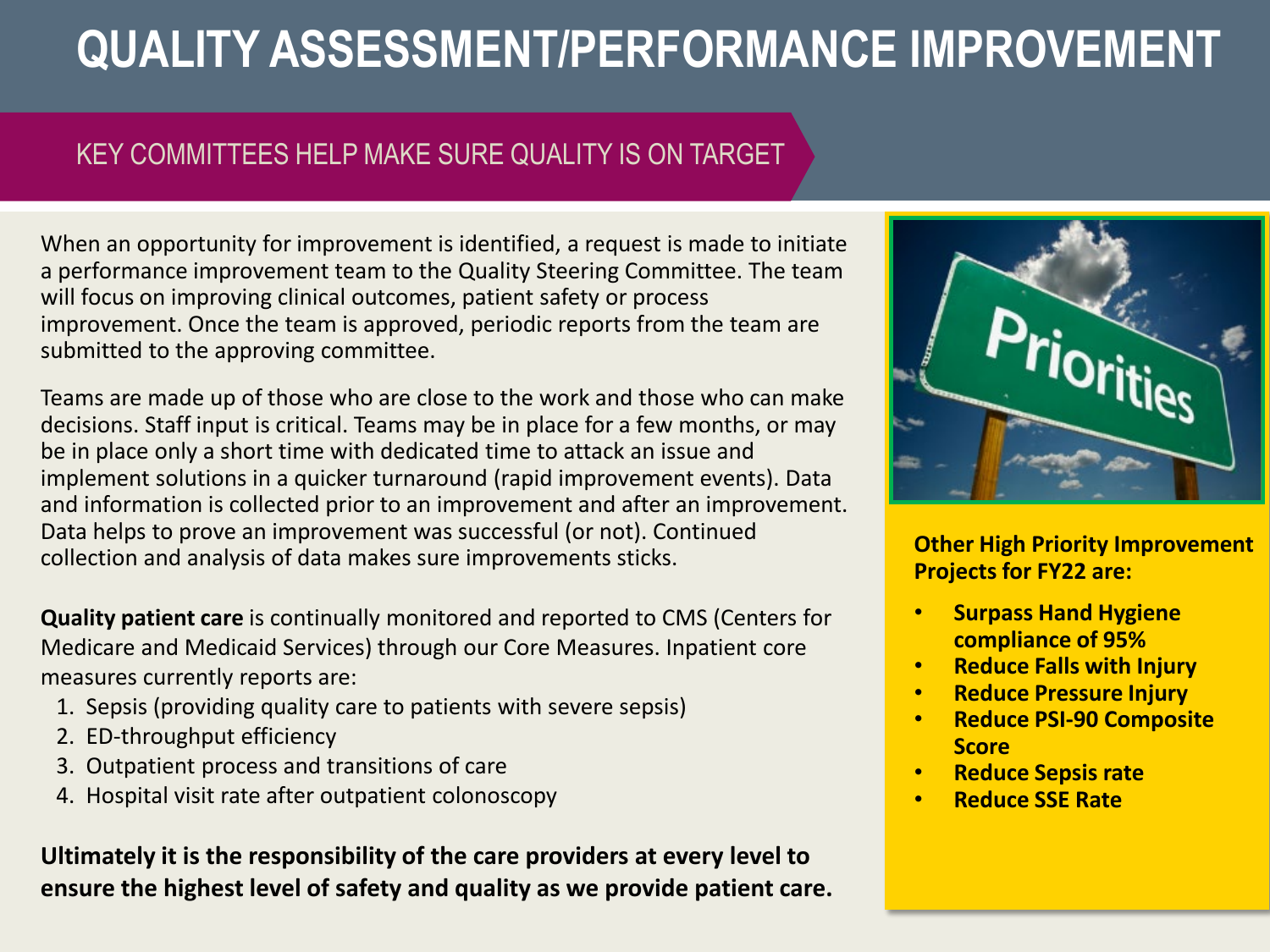

### BECOMING A HIGHLY RELIABILITY ORGANIZATION

A High Reliability Organization (HRO) is an organization that has succeeded in avoiding catastrophes in an environment where normal accidents can be expected due to risk factors and complexity. As a High Reliability Organization we want to diminish, as best we can, any issues that may cause harm to a patient, visitor or an employee by developing and sustaining a Culture of Safety. We know that mistakes may be made, but it is our duty to learn about these mistakes and understand how and why they happened so we can prevent those same errors in the future.

Patient safety is at the core of our organizational values and it is at the heart of our mission of providing extraordinary care for every generation. It's all about making certain that patient safety is a priority in everything that we do here at Covenant HealthCare.

HRO requires a cultural change, which includes learning and practicing new safety behaviors and tools. **At Covenant, those safety behaviors and tools are:**

| <b>Support the Team</b>                                                                                                                                                                                                                                                                                                  | <b>Pay Attention to</b><br><b>Detail</b>                                                                                                                           | <b>Practice and Accept a</b><br><b>Questioning Attitude</b>                                                              | <b>Communicate Clearly</b>                                                                                                                                         | <b>Covenant Health</b><br><b>Safety Phrase</b>                                                                                                                                                                                                                           |
|--------------------------------------------------------------------------------------------------------------------------------------------------------------------------------------------------------------------------------------------------------------------------------------------------------------------------|--------------------------------------------------------------------------------------------------------------------------------------------------------------------|--------------------------------------------------------------------------------------------------------------------------|--------------------------------------------------------------------------------------------------------------------------------------------------------------------|--------------------------------------------------------------------------------------------------------------------------------------------------------------------------------------------------------------------------------------------------------------------------|
| I will demonstrate a personal and<br>peer commitment to safety. (200%<br>accountability)<br>Practice peer checking and<br>coaching $(5:1)$ .<br>Speak up using the <b>ARCC</b> :<br>$-$ <b>A</b> sk a question.<br>- Make a <b>R</b> eguest.<br>$-$ Voice a Concern.<br>$-$ If no response, use the Chain of<br>command. | I will attend carefully to<br>all of the important<br>details.<br>Focus on the task.<br>Practice self-checking<br>using <b>STAR</b> :<br>Stop. Think. Act. Review. | I will both ask questions<br>and question answers.<br>Stop, validate and verify<br>Report problems, errors<br>and events | I am personally responsible<br>for professional, accurate,<br>clear and timely verbal and<br>written communication.<br>Use three-way repeat back<br>and read back. | "I have a concern"<br>Use ARCC to voice your<br>concern.<br>"Let me repeat that back"<br>Ask clarifying questions.<br>"Let me ask a clarifying<br>question"<br>Use phonetic and numeric<br>clarifications.<br>Use <b>SBAR</b> to communicate<br>$\bullet$<br>care needs. |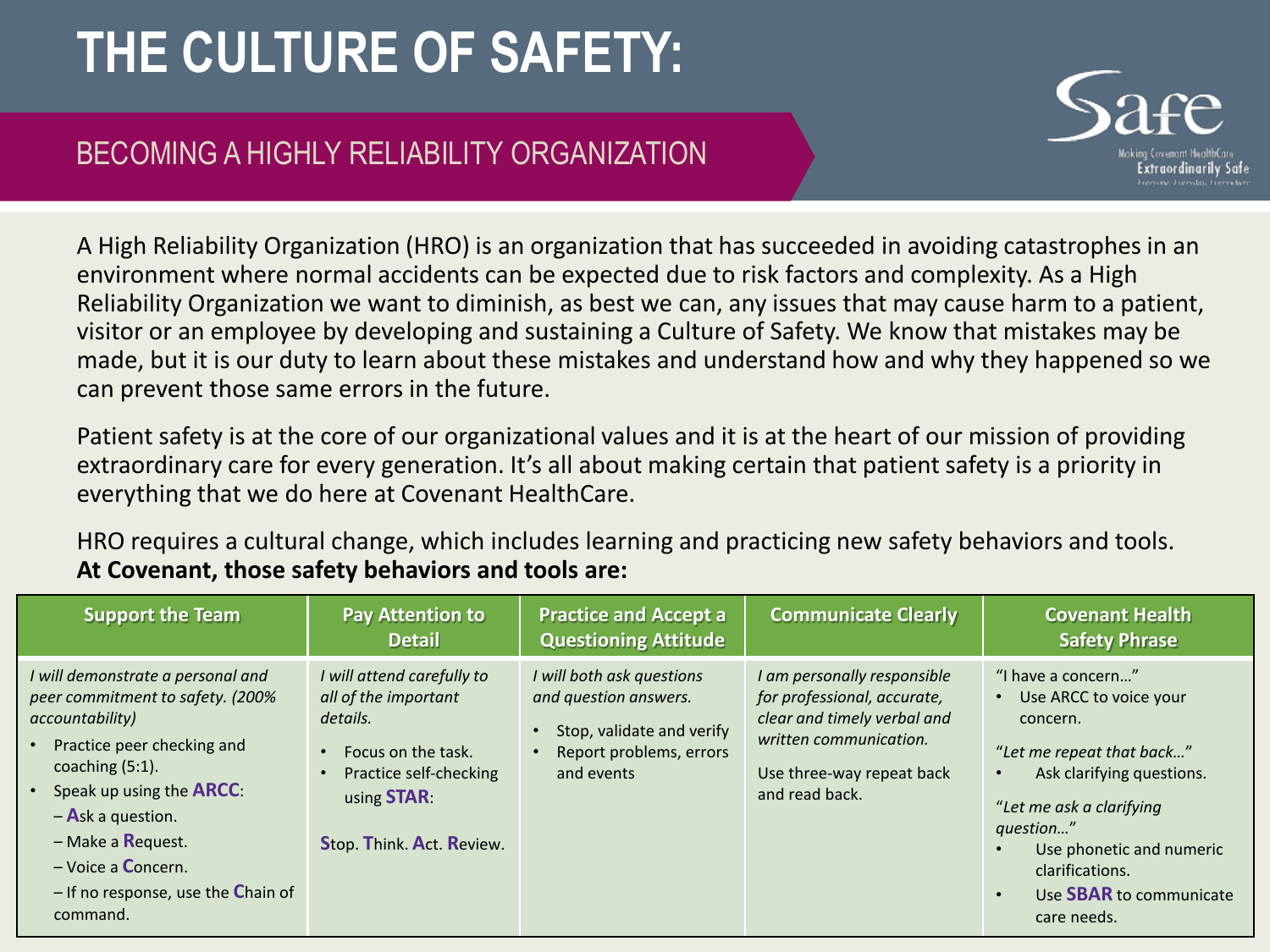### BECOMING A HIGHLY RELIABILITY ORGANIZATION

### New Terminology for Our HRO Journey

**Daily Check-In (DCI)**: Each day, Covenant leaders check in with one another to report actual/potential safety issues and discuss how best to resolve them. The 15-minute meeting takes place each morning at 9:00 am in the Andersen Wellness Center. You're invited to attend if you want to get a closer look at how we share information aimed at maintaining situational awareness of immediate problems impacting safety and quality of patient care at the front line.

**Lessons Learned**: From DCI and/or investigations into safety events we share Lessons Learned. This is in the form of an article we send out to everyone in the organization detailing an important safety lesson that we have learned.

**Safety Alerts**: Another important communication that comes from Patient Safety is the Safety Alert. You may receive an email about a serious safety risk with information on the next steps we want you to take. Events reported at DCI or through our Risk Improvement Reporting system are investigated by the Patient Safety Specialist and then classified into one of the following categories:

**Serious Safety Event**: A variation in the standard of care that reaches the patient and results in moderate to severe harm or death.

**Precursor Safety Event**: A variation in the standard of care that reaches the patient and results in minimal or no detectable harm.

**Good Catch/Near Miss**: A variation in the standard of care that does not reach the patient but is caught by a detection barrier or by chance.

**Non-Safety Event**: Occasionally, investigation of an event does not find any gaps or deviations in care.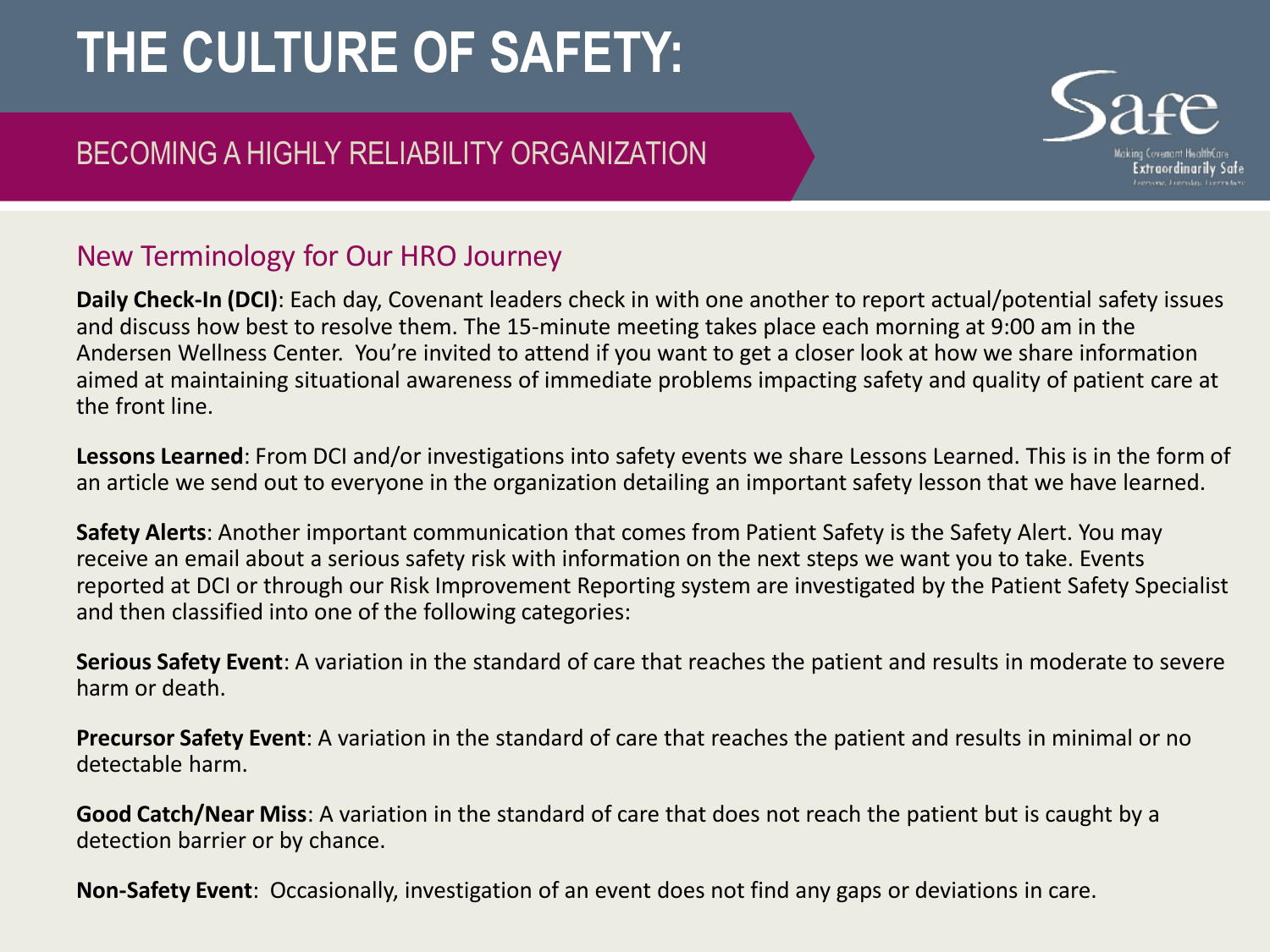### BECOMING A HIGHLY RELIABILITY ORGANIZATION

If You are Involved in, Observe or Discover a Safety Event:

- **Step 1.** Report the event to your immediate supervisor.
- **Step 2.** Complete the appropriate *SafeNet* **online** Improvement Report Form **on CovNet**.
- **Step 3.** The department manager has the responsibility to review and complete all reports within 24 hours and report the event at the next DCI.
- **Step 4.** The department manager or designee will follow-up on all reported events, providing verbal feedback at DCI and document actions taken and clinical outcomes on the appropriate section of the **SafeNet** online Improvement Report.
- **Step 5.** Risk Management and the Patient Safety and Quality Department review all Improvement Reports to identify opportunities for improvement. This information is kept on file, analyzed and submitted to various committees for follow-up.

With serious safety events, response time is crucial. Follow steps 1 through 5 as listed above **AND** call the Patient Safety and Quality Department and/or Risk Management Department. Physician and residents may report events using the Physician Safe Line at 583-SAFE (583-7233).



: xtraordinarily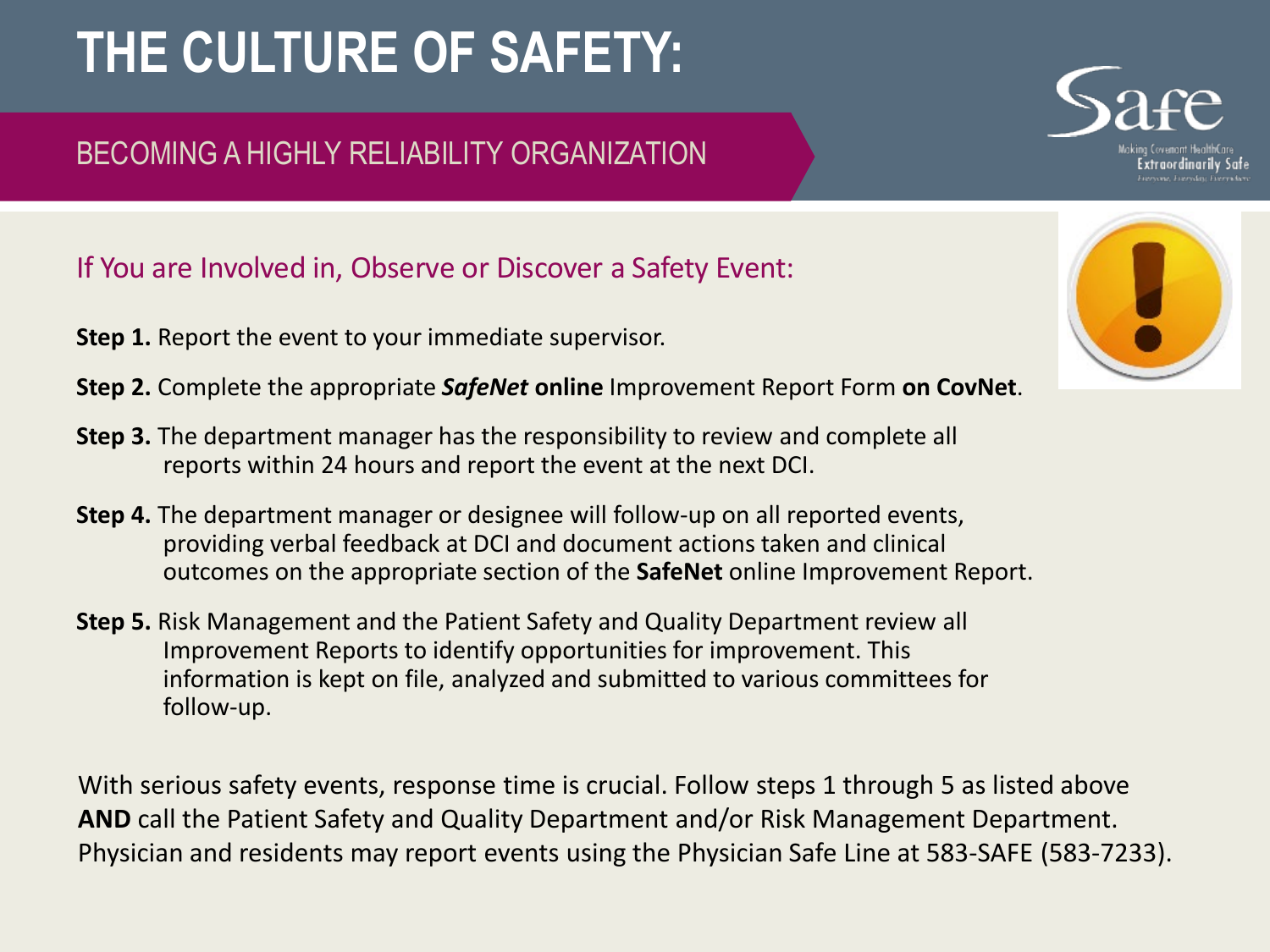### BECOMING A HIGHLY RELIABILITY ORGANIZATION

#### Other Important Information for You to Know

1. The information documented in the **SafeNet** online Improvement Report or collected during the investigation of the incident is protected by Michigan Peer Review Statutes. However, additional care must be taken by all parties involved to not destroy this protection.

Comments about the incident should not be discussed in public areas, in front of the patient, visitors or other third parties.

- The documentation in the medical record should only reflect the facts and treatment rendered, not that an Improvement Report was filled out.
- Improvement Reports should never be printed without the consent of Risk Management.
- 2. Please review Policy Number 606 Incident and Improvement Reporting and 610 Serious Safety Event Reporting and Investigation when completing the Improvement Report Form.
- 3. Contact your department supervisor if you require assistance with entering an Improvement Report.

The need to know about mistakes and errors is important in creating a Culture of Safety. Because of this, Covenant defines the Culture of Safety as a "**Just Culture"** or non-punitive environment. In most situations, we will provide coaching to those involved in errors. This does not mean that individuals are not held accountable for their actions (criminal acts, patient abuse, substance abuse, or acts that are intentionally or deliberately unsafe), but it does mean that people are not held responsible for flawed systems in which dedicated and trained people can still make mistakes.

Safety is everyone's job at Covenant. Each of you contributes every day to making Covenant HealthCare extraordinarily safe…everyone, everyday, everywhere.



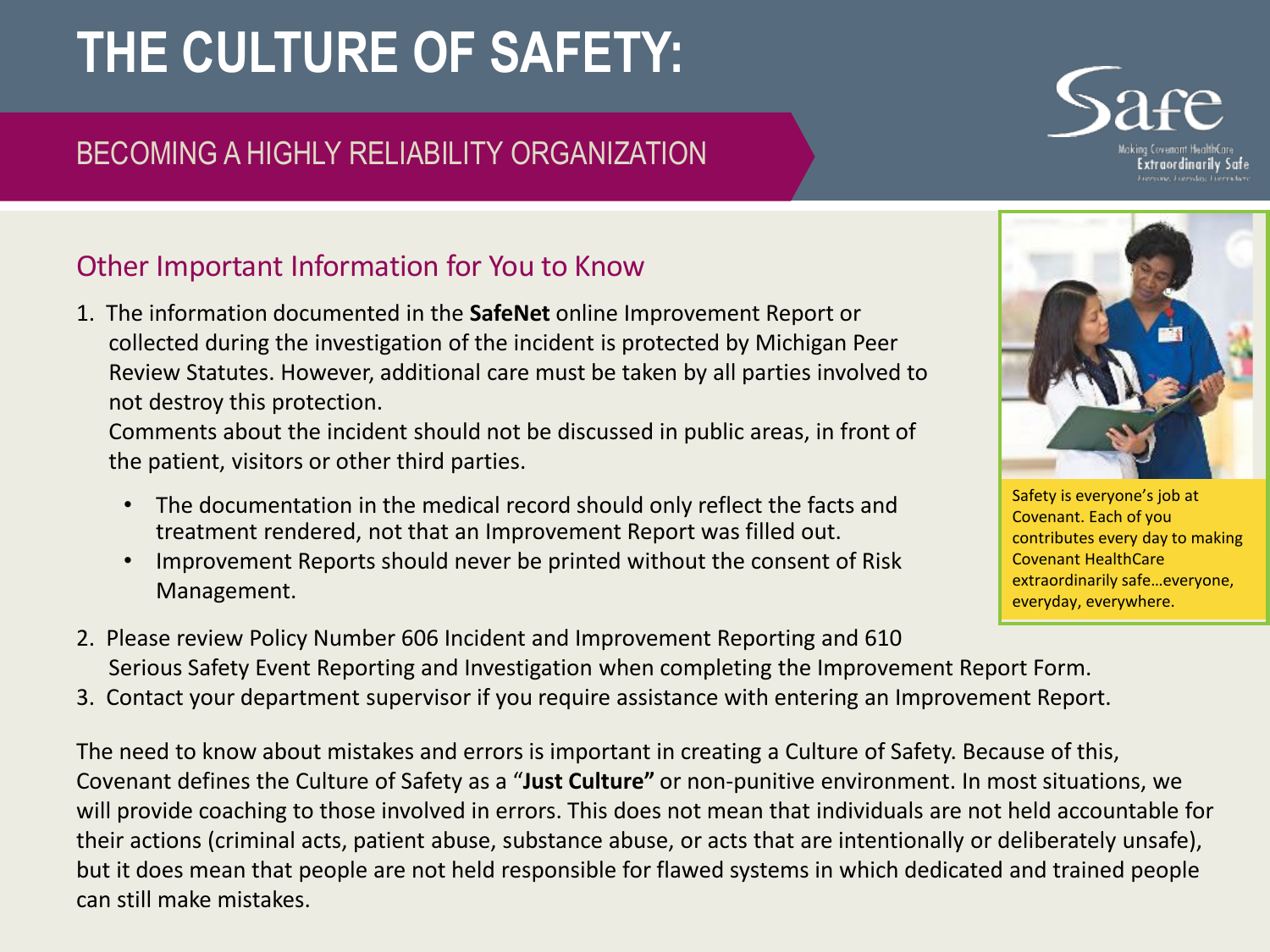### Quiz Questions

- 1. Every department is responsible to identify, track and report measures that reflect the quality of care provided in their department. In addition, each department is accountable to support the organizational top quality priorities for FY22, which are: Reduce our readmissions, Improve our Leapfrog Safety Grade and Increase our Star Rating.
	- a. True
	- b. False
- 2. Who is responsible for the Quality Assessment and Improvement Plan (QAPI) within the organization?
	- a. Patient Safety and Quality Steering Committee
	- b. Covenant HealthCare Board of Directors
	- c. Nursing Quality Council
	- d. Medical Staff Steering Committee